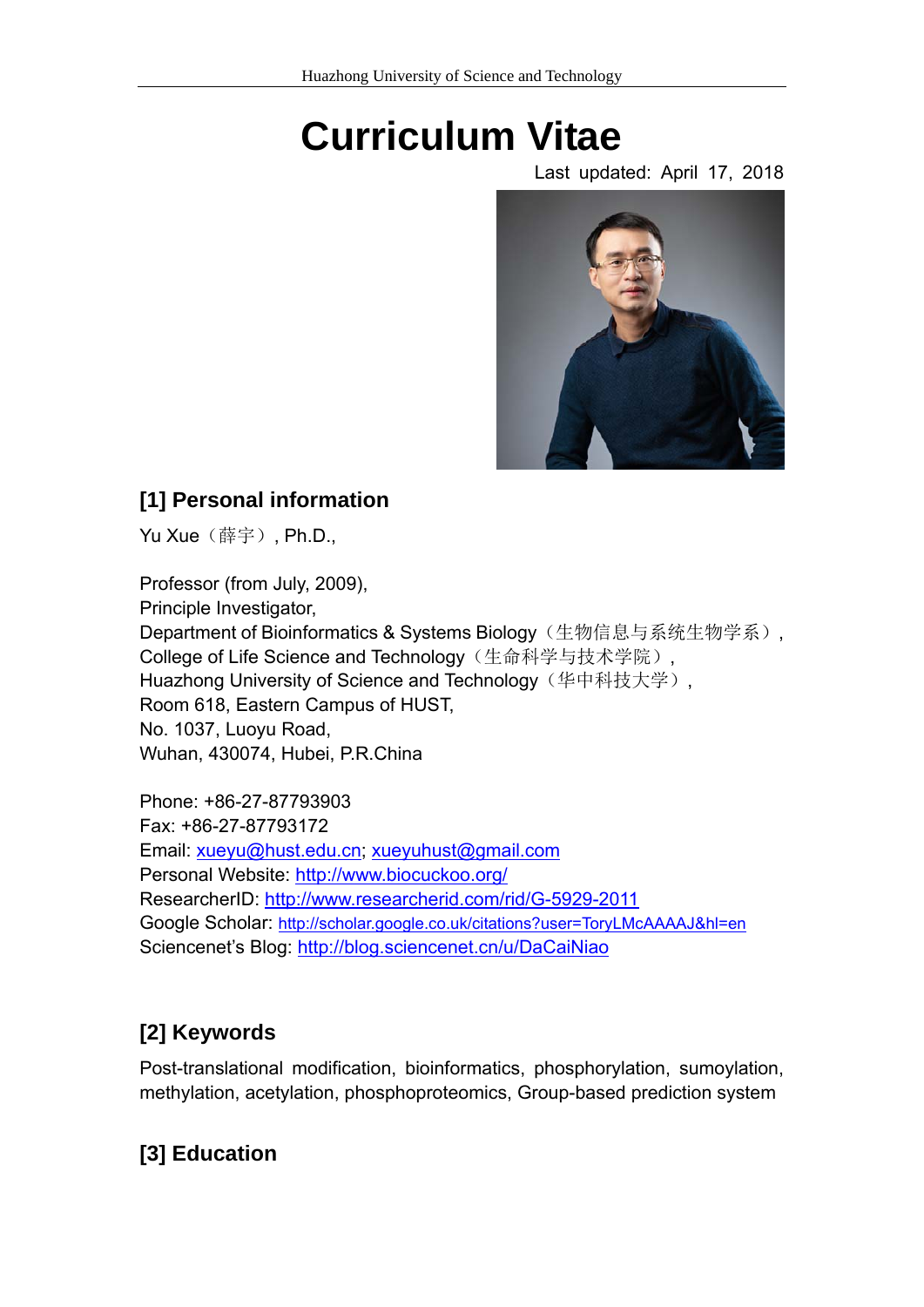1998.09 – 2002.07 University of Science and Technology of China, undergraduate 2002.09 – 2007.01 University of Science and Technology of China, postgraduate, Ph.D. program

## **[4] Research experience**

2007.01 – 2007.07 Research Assistant, Life Science School, University of Science and Technology of China

2007.07 – 2009.06 Associate Professor, Department of Systems Biology, Life Science School, University of Science and Technology of China

2009.07 – present Professor, Biomedical Engineering, College of Life Science and Technology, Huazhong University of Science and Technology

## **[5] Scientific titles and degrees**

The 1st International Conference on Translational Biomedical Informatics (ICTBI), Dec. 8-10, 2012, co-chair

Reviewer for: Nucleic Acids Research; Journal of Proteome Research; Briefings in Bioinformatics; BMC Bioinformatics; PLoS ONE, Proteins: Structure, Function, and Bioinformatics; Journal of Molecular Modeling; Database; Transactions on Computational Biology and Bioinformatics; Cell Research; BMC Genomics; Scientific Reports; BBA - Proteins and Proteomics; Cellular & Molecular Immunology; Genomics, Proteomics & Bioinformatics; Protein & Cell

Ph.D., 2007.01, Life Science School, University of Science and Technology of China

B.E., 2003.07, Computer Science and Technology department, University of Science and Technology of China

B.E., 2002.07, Polymer Science and Technology department, University of Science and Technology of China

#### **[6] Scientific Disciplines**

- Computational studies of Post-translational modifications (PTMs)
- Bioinformatics & Systems Biology
- Comparative Proteomics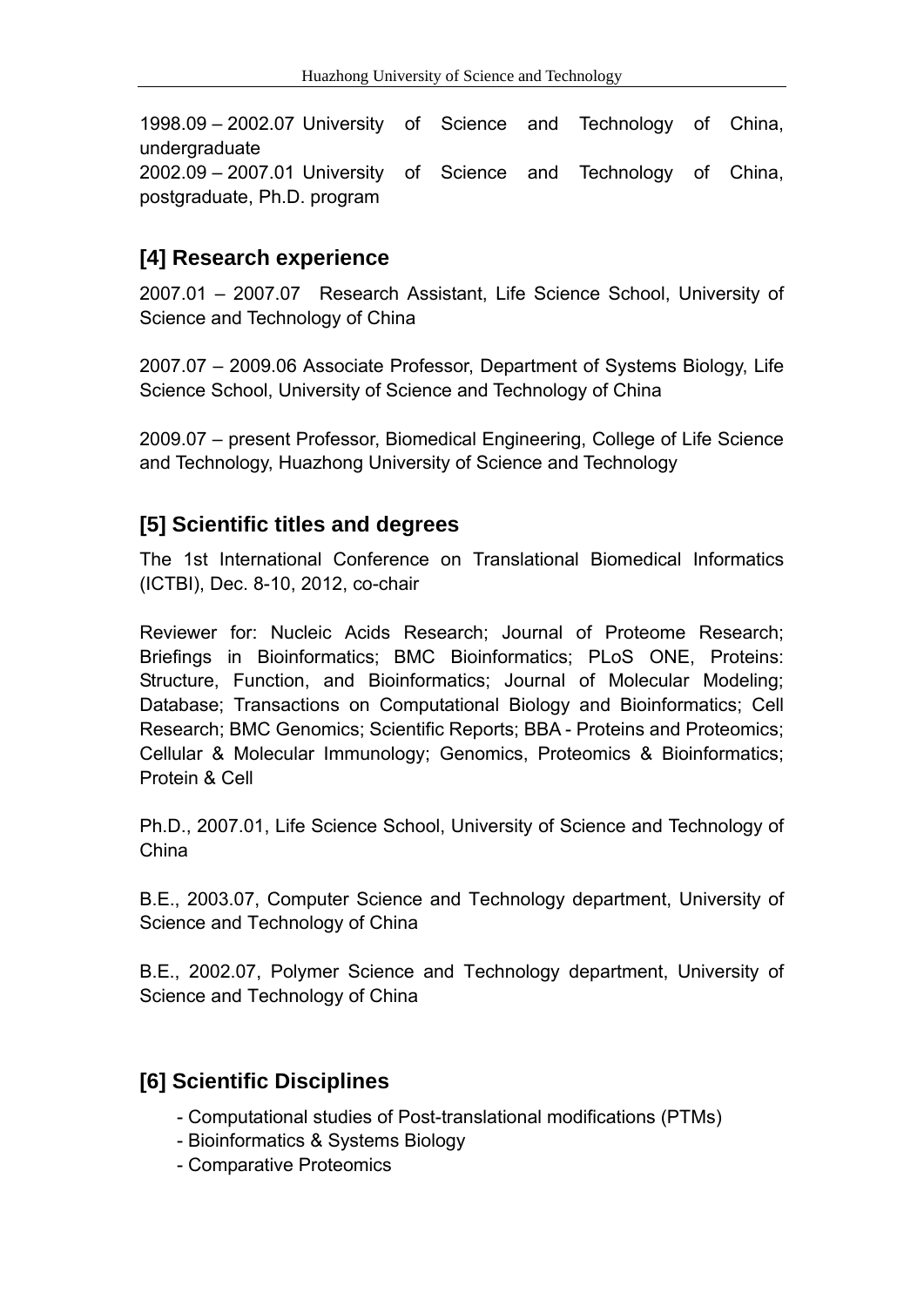- Network analysis of PTMs

# **[7] Honors and Awards**

- 1. May 2016, excellent oral presentation award for young scholars, CNHUPO, China
- 2. October 2015, "Grand Challenges 2015 Young Scientists", Bill & Melinda Gates Foundation & MOST of China
- 3. 2014, supported by the National Program for Support of Top-Notch Young Professionals, China
- 4. January 2013, "The Fouth SCOPUS Young Researcher Award", China
- 5. July 2009, excellent oral presentation award for young scholars, CNHUPO, China
- 6. May 2008, Fifty most excellent Ph.D. dissertations of Chinese Academy of Sciences (CAS).
- 7. June 2006, Travel Fellowship Award \$1000, 14th Annual International Conference on Intelligent Systems for Molecular Biology.
- 8. November 2006, Hong Kong "Qiu Shi" Scholarship for graduates.
- 9. October 2005, "Dong Gang" Scholarship for graduates.
- 10. June 2005, excellent article of graduates in USTC (Second class).

## **[8] Publications – journals (2004-)**

- 1. Fengfeng Zhou\*, **Yu Xue\***, Guoliang Chen, Xuebiao Yao. (2004) GPS: a novel group-based phosphorylation predicting and scoring method. Biochem. *Biophys. Res. Commun.*, 325, 1443-1448.
- 2. Fengfeng Zhou\*, **Yu Xue\***, Hualei Lu, Guoliang Chen, Xuebiao Yao. (2005) A genome-wide analysis of sumoylation-related biological processes and functions in human nucleus. *FEBS Lett.*, 579, 3369-3375.
- 3. **Yu Xue\***, Fengfeng Zhou\*, Minjie Zhu, Kashif Ahmed, Guoliang Chen, Xuebiao Yao. (2005) GPS: a comprehensive www server for phosphorylation sites prediction. *Nucleic. Acids Res.*, 33, W184-W187.
- 4. Fengfeng Zhou\*, **Yu Xue\***, Xuebiao Yao, and Ying Xu. (2006) CSS-Palm: palmitoylation site prediction with a clustering and scoring strategy (CSS). *Bioinformatics*, 22, 894 – 896.
- 5. **Yu Xue\***, Ao Li\*, Lirong Wang, Huanqing Feng and Xuebiao Yao. (2006) PPSP: Prediction of PK-Specific Phosphorylation Site with Bayesian Decision Theory. *BMC Bioinformatics*, 7, 163.
- 6. **Yu Xue\***, Fengfeng Zhou\*, Chuanhai Fu, Ying Xu and Xuebiao Yao. (2006) SUMOsp: a web server for sumoylation site prediction. *Nucleic. Acids Res.*,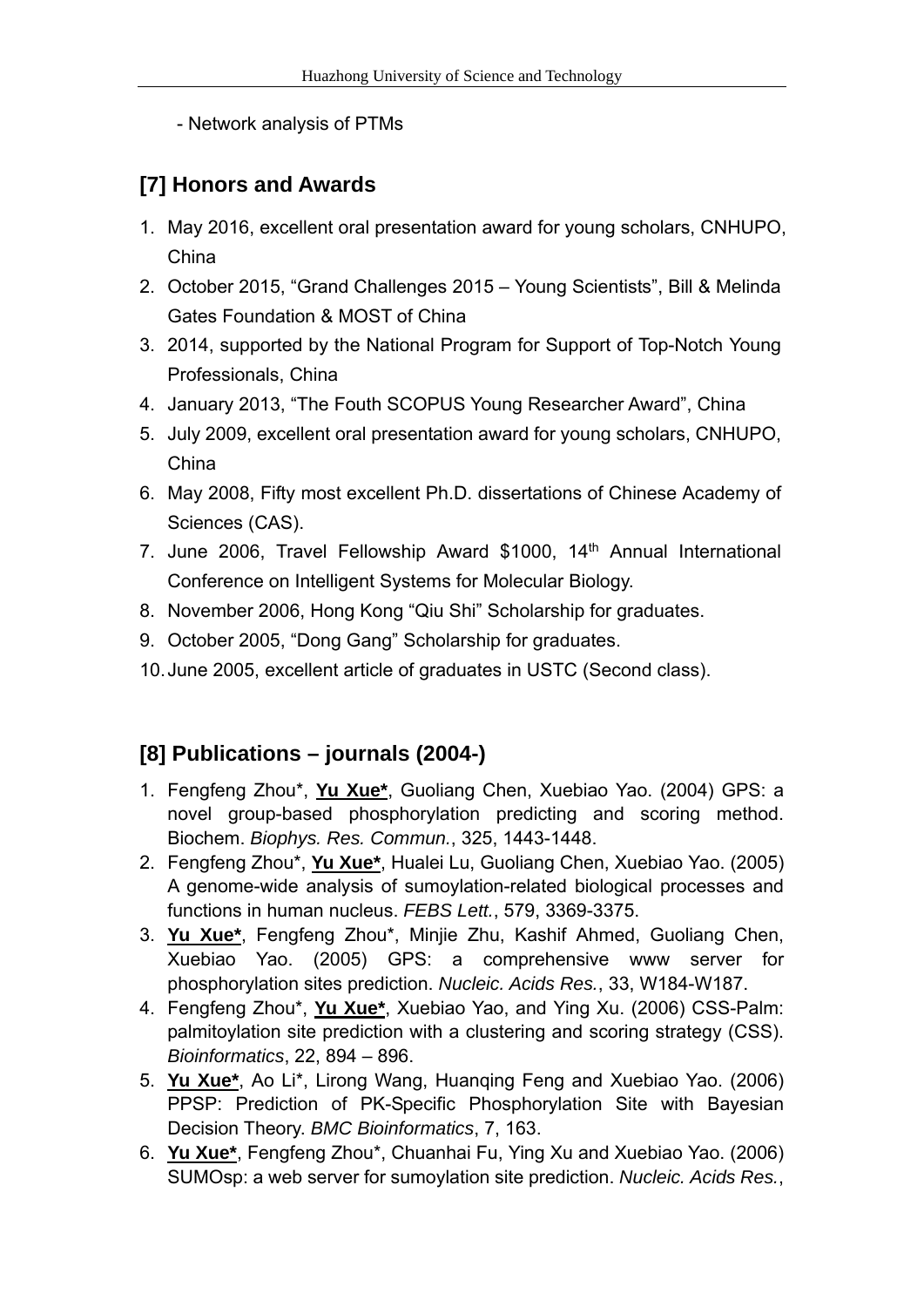34, W254-W257.

- 7. Hu Chen\*, **Yu Xue\***, Ni Huang, Xuebiao Yao and Zhirong Sun. MeMo: (2006) A web tool for prediction of protein methylation modifications. *Nucleic. Acids Res.*, 34, W249-W253.
- 8. **Yu Xue\***, Dan Liu\*, Chuanhai Fu, Zhen Dou, Qing Zhou, Xiaowei Tang, and Xuebiao Yao. (2006) A novel genome-wide full-length kinesin prediction analysis reveals additional mammalian kinesins. *Chinese Science Bulletin*, 51(15), 1836- 1847.
- 9. Fengfeng Zhou\*, **Yu Xue\***, Xuebiao Yao, and Ying Xu. (2006) A general user interface for prediction servers of proteins' post-translational modification sites. *Nature Protocols*, 1(3), 1318-1321.
- 10. Ao Li\*, **Yu Xue\***, Changjiang Jin, Minghui Wang, and Xuebiao Yao. (2006) Prediction of Nε-acetylation on internal lysines implemented in Bayesian Discriminant Method. *Biochem. Biophys. Res. Commun.*, 350(4), 818-824.
- 11. **Yu Xue\***, Hu Chen\*, Changjiang Jin, Zhirong Sun and Xuebiao Yao. (2006) NBA-Palm: prediction of palmitoylation site implemented in Naive Bayes algorithm. *BMC Bioinformatics*, 7, 458.
- 12. Changjiang Jin, Xin Cai, Hui Ma, **Yu Xue**, Jianhui Yao and Xuebiao Yao. (2007) An efficient site-directed mutagenesis method for ColE1-type ori plasmid. *Analytical Biochemistry*, 363 (1), 151-153.
- 13. Yu J, Lan J, Zhu Y, Li X, Lai X, **Xue Y**, Jin C, Huang H. (2008) The E3 ubiquitin ligase HECTD3 regulates ubiquitination and degradation of Tara. *Biochem Biophys Res Commun*. 367(4):805-12.
- 14. Cheng Z, Ke Y, Ding X, Wang F, Wang H, Ahmed K, Liu Z, Xu Y, Aikhionbare F, Yan H, Liu J, **Xue Y**, Powell M, Liang S, Reddy SE, Hu R, Huang H, Jin C, Yao X. (2008) Functional characterization of TIP60 sumoylation in UV-irradiated DNA damage response. *Oncogene*. 27(7):931-41.
- 15. Yu J, Lan J, Zhu Y, Li X, Lai X, **Xue Y**, Jin C, Huang H. (2008) The E3 ubiquitin ligase HECTD3 regulates ubiquitination and degradation of Tara. *Biochem Biophys Res Commun*. 367(4):805-12.
- 16. Gao X, Jin C, **Xue Y¶**, Yao X¶. (2008) Computational analyses of TBC protein family in eukaryotes. *Protein Pept Lett*. 15:505-9.
- 17. **Xue Y\***, Ren J\*, Gao X, Jin C, Wen L, Yao X. (2008) GPS 2.0, a tool to predict kinase-specific phosphorylation sites in hierarchy. *Mol Cell Proteomics*. 7(9):1598-608.
- 18. Ren J, Wen L, Gao X, Jin C, **Xue Y¶**, Yao X¶. (2008) CSS-Palm 2.0: an updated software for palmitoylation sites prediction. *Protein Eng Des Sel*. 21(11):639-44.
- 19. Gao X, Jin C, Ren J, Yao X, **Xue Y†**. (2008) Proteome-wide prediction of PKA phosphorylation sites in eukaryotic kingdom. *Genomics*. 92(6):457-63.
- 20. Ren J, Wen L, Gao X, Jin C, **Xue Y¶**, Yao X¶. (2009) DOG 1.0: Illustrator of Protein Domain Structures. *Cell Research*. 19:271-3.
- 21. Xu Y, Wang Z, Zhao Y, **Xue Y¶**. (2008) A New Alignment Algorithm to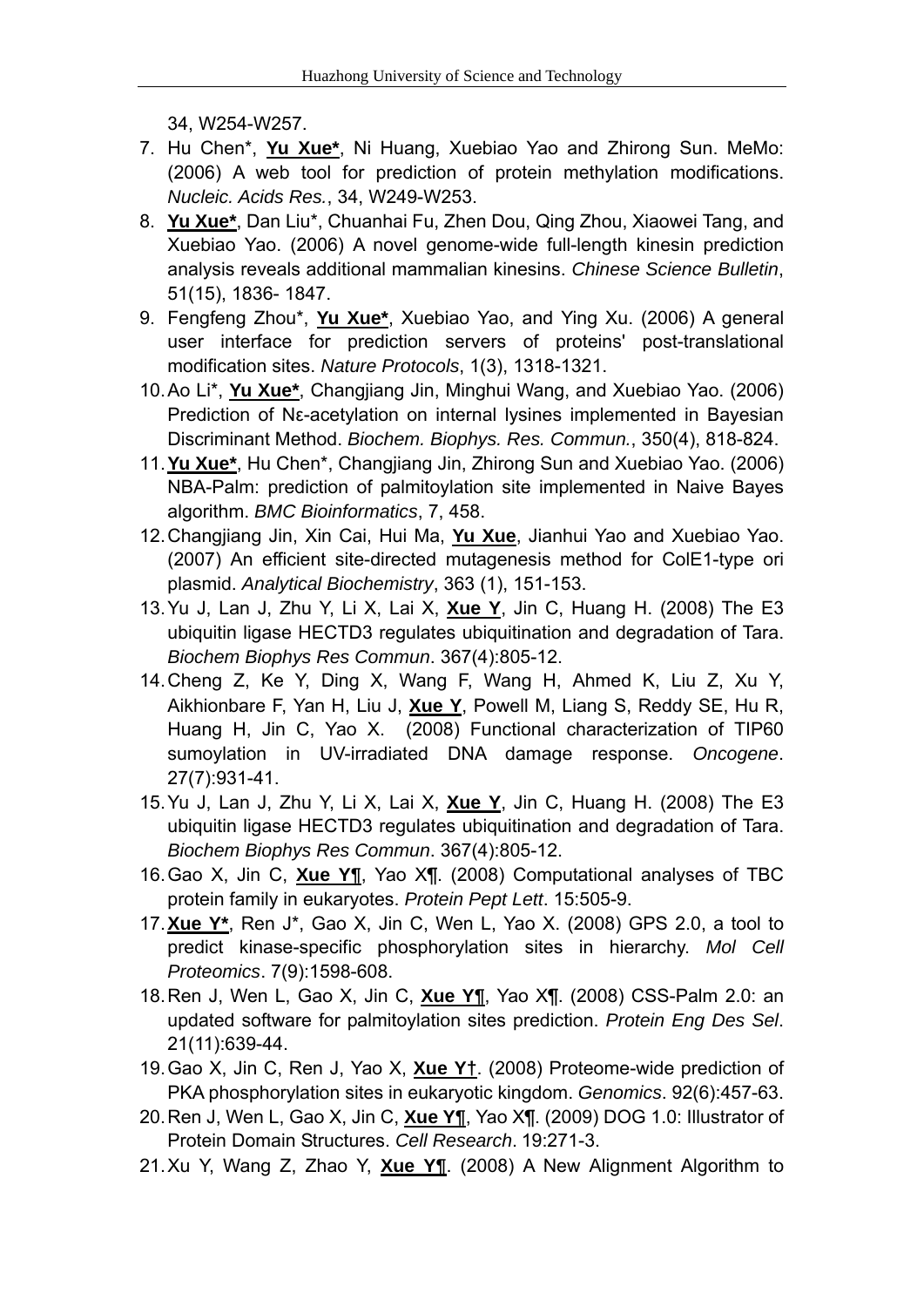Identify Definitions Corresponding to Abbreviations in Biomedical Text. WKDD 2008, 118-124.

- 22. Zhao Y, Xu Y, Wang Z, Jin C, Gao X, **Xue Y¶**, Yao X¶. (2008) Proteome-Wide Analysis of Amino Acid Absence in Composition and Plasticity. ICIC 2008, *LNCS* 5226, 167-178.
- 23. Xu Y¶, Wang Z, Lei Y, Zhao Y, **Xue Y¶**. (2008) MBA: a literature Mining system for extracting Biomedical abbreviations. *BMC Bioinformatics*. 10:14.
- 24. Han G, Ye M, Jiang X, Chen R, Ren J, **Xue Y**, Wang F, Song C, Yao X, Zou H. (2009) Comprehensive and reliable phosphorylation site mapping of individual phosphoproteins by combination of multiple stage mass spectrometric analysis with a target-decoy database search. *Analytical Chemistry*, 81:5794-805.
- 25. Ren J, Gao X, Jin C, Zhu M, Wang X, Shaw A, Wen L, Yao X¶, **Xue Y¶**. (2009) Systematic study of protein sumoylation: Development of a site-specific predictor of SUMOsp 2.0. *Proteomics*, 9:3409-3412.
- 26. Ren J, Liu Z, Gao X, Jin C, Ye M, Zou H, Wen L, Zhang Z, **Xue Y¶**, Yao X¶. (2010) MiCroKit 3.0: an integrated database of midbody, centrosome and kinetochore. *Nucleic Acids Research*, 38:D155-160.
- 27. Ren J, Jiang C, Gao X, Liu Z, Yuan Z, Jin C, Wen L, Zhang Z¶, **Xue Y¶**, Yao X¶. (2010) PhosSNP for systematic analysis of genetic polymorphisms that influence protein phosphorylation. *Molecular & Cellular Proteomics*, 9:623-34.
- 28. **Xue Y¶**, Liu Z, Gao X, Jin C, Wen L, Yao X, Jian Ren¶. (2010) GPS-SNO: Computational prediction of protein S-nitrosylation sites with a modified GPS algorithm. *PLoS ONE*, 5:e11290.
- 29. **Xue Y¶**, Gao X, Cao J, Liu Z, Jin C, Wen L, Yao X, Ren J¶. (2010) A summary of computational resources for protein phosphorylation. *Current Protein and Peptide Science*, 11:485-96. (Review)
- 30. Liu Z, Cao J, Gao X, Zhou Y, Wen L, Yang X, Yao X, Ren J¶, **Xue Y¶**. (2011) CPLA 1.0: an integrated database of protein lysine acetylation. *Nucleic Acids Research*, 39:D1029-34.
- 31. **Xue Y¶**, Liu Z, Cao J, Ma Q, Gao X, Wang Q, Jin C, Zhou Y, Wen L, Ren J¶. (2011) GPS 2.1: enhanced prediction of kinase-specific phosphorylation sites with an algorithm of motif length selection. *Protein Eng Des Sel*. 24:255-60.
- 32. Zhang Y, Yang Y, Zhang H, Jiang X, Xu B, **Xue Y**, Cao Y, Zhai Q, Zhai Y, Xu M, Cooke HJ, Shi Q. (2011) Prediction of novel pre-microRNAs with high accuracy through boosting and SVM. *Bioinformatics*. 27:1436-7.
- 33. Liu Z, Cao J, Gao X, Ma Q, Ren J¶, **Xue Y¶**. (2011) GPS-CCD: a novel computational program for the prediction of calpain cleavage sites. *PLoS One*. 6:e19001.
- 34. Liu Z, Cao J, Ma Q, Gao X, Ren J¶, **Xue Y¶**. (2011) GPS-YNO2: computational prediction of tyrosine nitration sites in proteins. *Mol Biosyst*. 7:1197-204.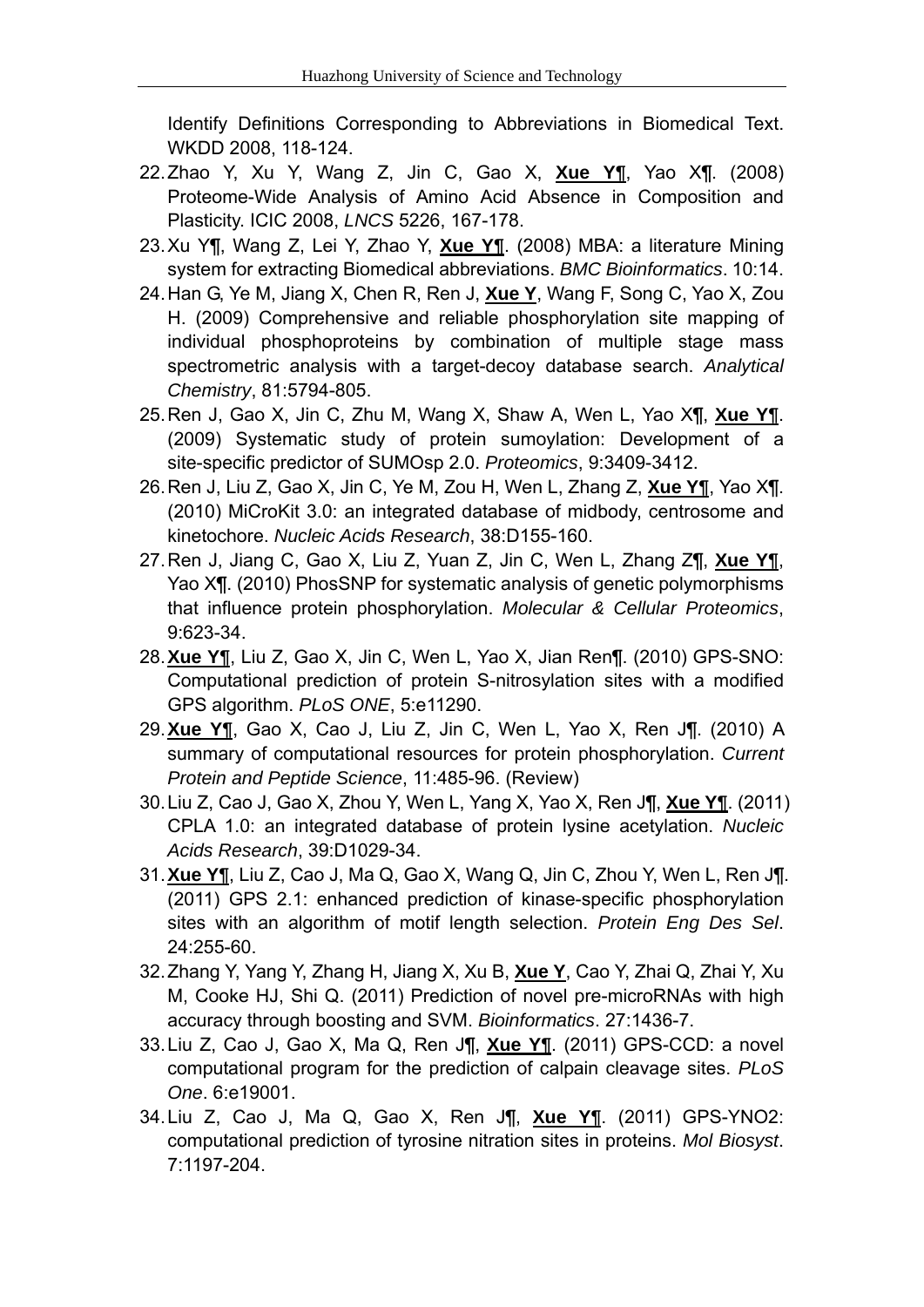- 35. Ren J, Gao X, Liu Z, Cao J, Ma Q, **Xue Y†**. (2011) Computational analysis of phosphoproteomics: progresses and perspectives. *Curr Protein Pept Sci*. 12:591-601.
- 36. Liu Z, Ma Q, Cao J, Gao X, Ren J¶, **Xue Y¶**. (2011) GPS-PUP: computational prediction of pupylation sites in prokaryotic proteins. *Mol Biosyst*. 7:2737-40.
- 37. Liu Z, Yuan F, Ren J, Cao J, Zhou Y, Yang Q¶, **Xue Y¶**. (2012) GPS-ARM: computational analysis of the APC/C recognition motif by predicting D-boxes and KEN-boxes. *PLoS One*. 7:e34370.
- 38. Cai R, Liu Z, Ren J, Ma C, Gao T, Zhou Y, Yang Q¶, **Xue Y¶**. (2012) GPS-MBA: computational analysis of MHC class II epitopes in type 1 diabetes. *PLoS One*. 7:e33884.
- 39. Zhang Y, Xu B, Yang Y, Ban R, Zhang H, Jiang X, Cooke HJ, **Xue Y¶**, Shi Q¶. (2012) CPSS: a computational platform for the analysis of small RNA deep sequencing data. *Bioinformatics*. 2012, 28:1925-7.
- 40. Song C, Ye M, Liu Z, Cheng H, Jiang X, Han G, Songyang Z, Tan Y, Wang H, Ren J¶, **Xue Y¶**, Zou H¶. (2012) Systematic analysis of protein phosphorylation networks from phosphoproteomic data. *Mol Cell Proteomics*. 11(10):1070-83.
- 41. Gao T, Liu Z, Wang Y, Cheng H, Yang Q, Guo A, Ren J, **Xue Y†**. (2013) UUCD: a family-based database of ubiquitin and ubiquitin-like conjugation. *Nucleic Acids Res*. 41:D445-51.
- 42. Liu Z, Ren J, Cao J, He J, Yao X, Jin C¶, **Xue Y¶**. (2013) Systematic analysis of the Plk-mediated phosphoregulation in eukaryotes. *Brief Bioinform*. 14(3):344-60.
- 43. Wang Y, Dai Z, Cheng H, Liu Z, Pan Z, Deng W, Gao T, Li X, Yao Y, Ren J, **Xue Y†**. (2013) Towards a better understanding of the novel avian-origin H7N9 influenza A virus in China. *Sci Rep*. 2013;3:2318.
- 44. Liu Z, Wang Y, **Xue Y†**. (2013) Phosphoproteomics-based network medicine. *FEBS J*, 280(22):5696-704.
- 45. Yang Z, Guo G, Zhang M, Liu CY, Hu Q, Lam H, Cheng H, **Xue Y**, Li J, Li N. (2013) Stable isotope metabolic labeling-based quantitative phosphoproteomic analysis of Arabidopsis mutants reveals ethylene-regulated time-dependent phosphoproteins and putative substrates of constitutive triple response 1 kinase. *Mol Cell Proteomics*. 12(12):3559-82.
- 46. Liu Z, Wang Y, Gao T, Pan Z, Cheng H, Yang Q, Cheng Z, Guo A, Ren J, **Xue Y†**. (2014) CPLM: a database of protein lysine modifications. *Nucleic Acids Res*. 42(1): D531-6.
- 47. Wang Y, Liu Z, Cheng H, Gao T, Pan Z, Yang Q, Guo A, **Xue Y†**. (2014) EKPD: a hierarchical database of eukaryotic protein kinases and protein phosphatases. *Nucleic Acids Res*. 42(1):D496-502.
- 48. Liu Z, Wang Y, Zhou C, **Xue Y**, Zhao W, Liu H. (2014) Computationally characterizing and comprehensive analysis of zinc-binding sites in proteins.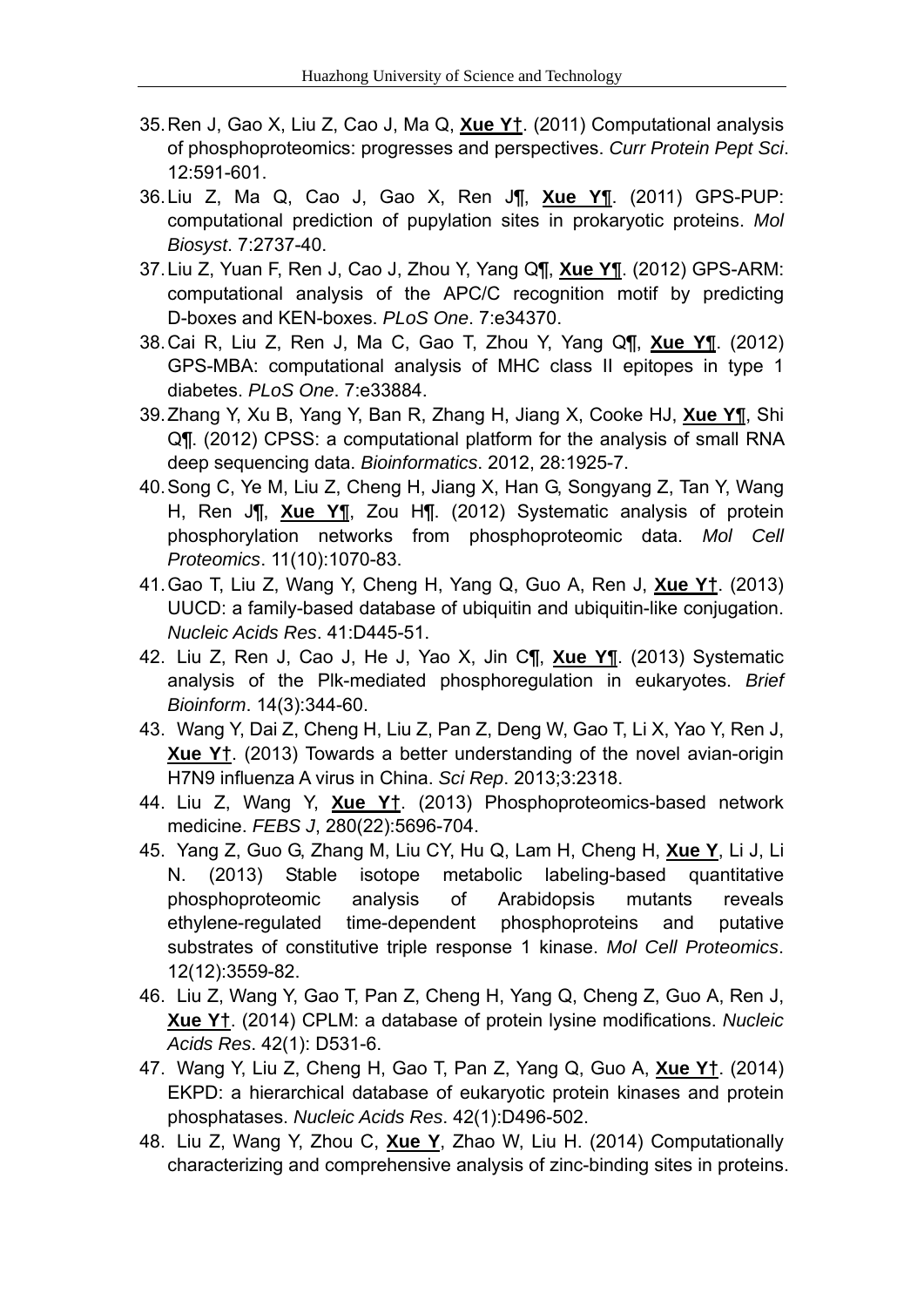*Biochim Biophys Acta*. 1844(1 Pt B):171-80.

- 49. Yao Y, Ma L, Jia Q, Deng W, Liu Z, Zhang Y, Ren J, **Xue Y**, Jia H, Yang Q. (2014) Systematic characterization of small RNAome during zebrafish early developmental stages. *BMC Genomics*. 2014, 15:117.
- 50. Zhao Q, Xie Y, Zheng Y, Jiang S, Liu W, Mu W, Liu Z, Zhao Y, **Xue Y¶**, Ren J¶. (2014) GPS-SUMO: a tool for the prediction of sumoylation sites and SUMO-interaction motifs. *Nucleic Acids Res*. 42:W325-30.
- 51. Qi L, Liu Z, Wang J, Cui Y, Guo Y, Zhou T, Zhou Z, Guo X¶, **Xue Y¶**, Sha J. (2014) Systematic Analysis of the Phosphoproteome and Kinase-substrate Networks in the Mouse Testis. *Mol Cell Proteomics*. 13(12):3626-38.
- 52. Deng W, Wang Y, Liu Z, Cheng H, **Xue Y†**. (2014) HemI: A Toolkit for Illustrating Heatmaps. PLoS One. 9(11):e111988.
- 53. Pan Z, Liu Z, Cheng H, Wang Y, Gao T, Ullah S, Ren J, **Xue Y†**. (2014) Systematic analysis of the in situ crosstalk of tyrosine modifications reveals no additional natural selection on multiply modified residues. Sci Rep. 4:7331.
- 54. Cheng H, Deng W, Wang Y, Ren J, Liu Z¶, **Xue Y¶**. (2014) dbPPT: a comprehensive database of protein phosphorylation in plants. Database (Oxford). 2014:bau121.
- 55. Huang Z, Ma L, Wang Y, Pan Z, Ren J, Liu Z¶, **Xue Y¶**. (2015) MiCroKiTS 4.0: a database of midbody, centrosome, kinetochore, telomere and spindle. Nucleic Acids Res. 43:D328-34.
- 56. Zhang HM, Liu T, Liu CJ, Song S, Zhang X, Liu W, Jia H, **Xue Y**, Guo AY. (2015) AnimalTFDB 2.0: a resource for expression, prediction and functional study of animal transcription factors. Nucleic Acids Res. 43:D76-81.
- 57. Tian M, Cheng H, Wang Z, Su N, Liu Z, Sun C, Zhen B, Hong X, **Xue Y**, Xu P. (2015) Phosphoproteomic analysis of the highly-metastatic hepatocellular carcinoma cell line, MHCC97-H. Int J Mol Sci. 16(2):4209- 25.
- 58. Pan Z, Wang B, Zhang Y, Wang Y, Ullah S, Jian R, Liu Z¶, **Xue Y¶**. (2015) dbPSP: a curated database for protein phosphorylation sites in prokaryotes. Database (Oxford). 2015:bav031.
- 59. Liu Z, Cai Y, Guo X, Li A, Li T, Qiu J, Ren J, Shi S, Song J, Wang M, Xie L, **Xue Y†**, Zhang Z, Zhao X. (2015) Post-translational modification (PTM) bioinformatics in China: progresses and perspectives. DHEREDITAS (Beijing), 2015, 37(7): 621-634.
- 60. Liu W, Xie Y, Ma J, Luo X, Nie P, Zuo Z, Lahrmann U, Zhao Q, Zheng Y, Zhao Y, **Xue Y¶**, Ren J¶. (2015) IBS: an illustrator for the presentation and visualization of biological sequences. Bioinformatics. 2015, 31(20):3359-61.
- 61. Wang Y, Cheng H, Pan Z, Ren J, Liu Z¶, **Xue Y¶**. (2015) Reconfiguring phosphorylation signaling by genetic polymorphisms affects cancer susceptibility. J Mol Cell Biol. 7(3):187-202.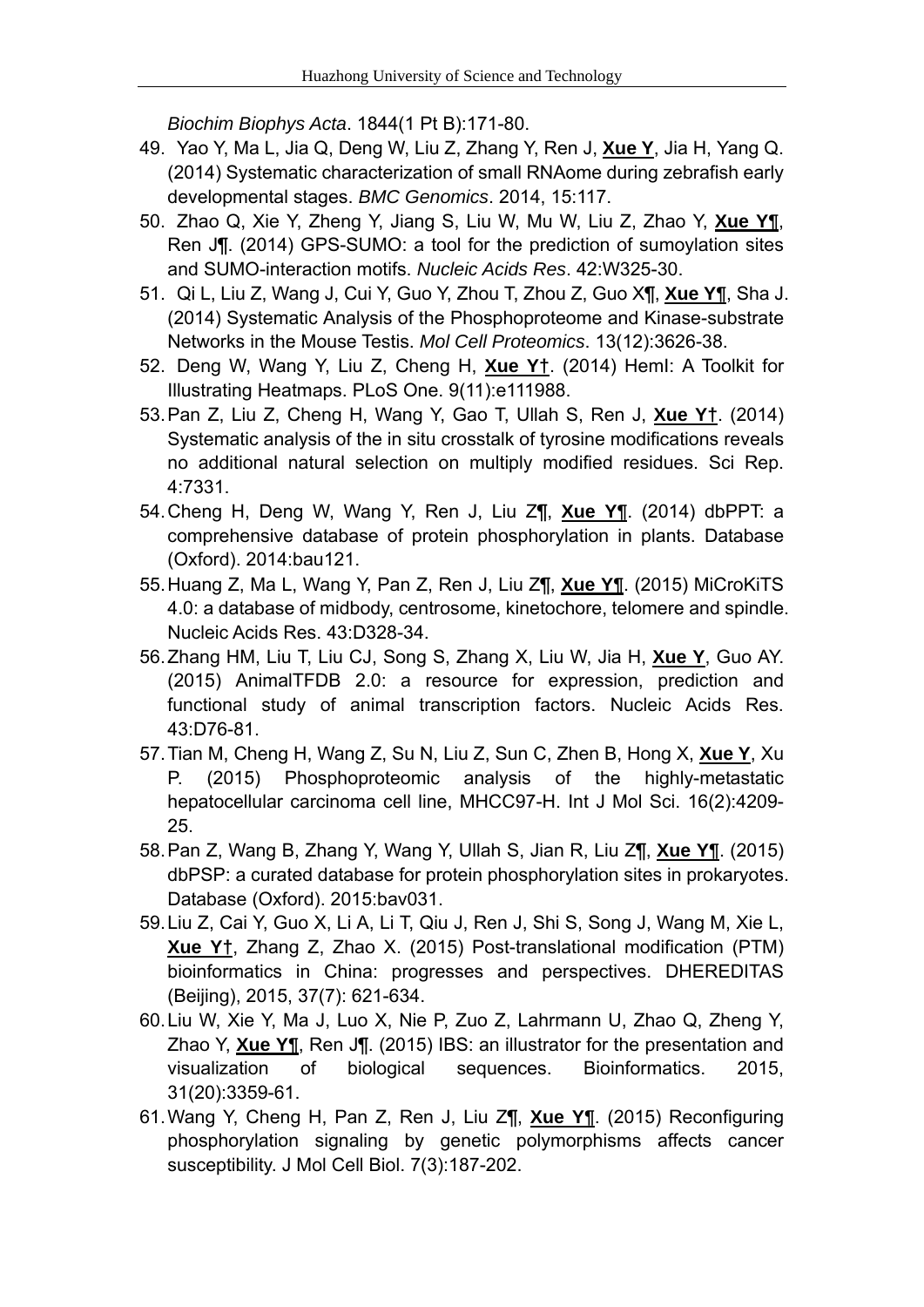- 62. Feng W, Zhang W, Wang H, Ma L, Miao D, Liu Z, **Xue Y**, Deng H, Yu L. (2015) Analysis of phosphorylation sites on autophagy proteins. Protein Cell. 6(9):698-701.
- 63. IC4R Project Consortium, Hao L, Zhang H, Zhang Z, Hu S, **Xue Y**. (2016) Information Commons for Rice (IC4R). Nucleic Acids Res. 44(D1):D1172-80.
- 64. Gao Y, Li Y, Zhang C, Zhao M, Deng C, Lan Q, Liu Z, Su N, Wang J, Xu F, Xu Y, Ping L, Chang L, Gao H, Wu J, **Xue Y**, Deng Z, Peng J, Xu P. (2016) Enhanced Purification of Ubiquitinated Proteins by Engineered Tandem Hybrid Ubiquitin-binding Domains (ThUBDs). Mol Cell Proteomics. 2016 Apr;15(4):1381-96.
- 65. Zhong Z, Yang L, Zhang YE, **Xue Y**, He S. (2016) Correlated expression of retrocopies and parental genes in zebrafish. Mol Genet Genomics. 291(2):723-37.
- 66. Klionsky DJ, ..., **Xue Y**, ..., Zughaier SM. (2016) Guidelines for the use and interpretation of assays for monitoring autophagy (3rd edition). Autophagy. 12(1):1-222.
- 67. He CL, Bian YY, **Xue Y**, Liu ZX, Zhou KQ, Yao CF, Lin Y, Zou HF, Luo FX, Qu YY, Zhao JY, Ye ML, Zhao SM, Xu W. (2016) Pyruvate Kinase M2 Activates mTORC1 by Phosphorylating AKT1S1. Sci Rep. 6:21524.
- 68. Ullah S, Lin S, Xu Y, Deng W, Ma L, Zhang Y, Liu Z¶, **Xue Y¶**. (2016) dbPAF: an integrative database of protein phosphorylation in animals and fungi. Sci Rep. 6:23534.
- 69. Guo X, Lv X, Fang C, Lv X, Wang F, Wang D, Zhao J, Ma Y, **Xue Y**, Bai Q, Yao X, Chen Y. (2016) Dysbindin as a novel biomarker for pancreatic ductal adenocarcinoma identified by proteomic profiling. Int J Cancer. 2016 Oct 15;139(8):1821-9.
- 70. Zhang J, Tian Y, Yan L, Zhang G, Wang X, Zeng Y, Zhang J, Ma X, Tan Y, Long N, Wang Y, Ma Y, He Y, **Xue Y**, Hao S, Yang S, Wang W, Zhang L, Dong Y, Chen W, Sheng J. (2016) Genome of Plant Maca (Lepidium meyenii) Illuminates Genomic Basis for High-Altitude Adaptation in the Central Andes. Mol Plant. 9(7):1066-77.
- 71. **Xue Y†**, Wang Y, Shen H. (2016) Ray Wu, fifth business or father of DNA sequencing? Protein Cell. 7(7):467-70.
- 72. Xie Y, Zheng Y, Li H, Luo X, He Z, Cao S, Shi Y, Zhao Q, **Xue Y**, Zuo Z, Ren J. (2016) GPS-Lipid: a robust tool for the prediction of multiple lipid modification sites. Sci Rep. 6:28249.
- 73. **Xue Y**, Lameijer EW, Ye K, Zhang K, Chang S, Wang X, Wu J, Gao G, Zhao F, Li J, Han C, Xu S, Xiao J, Yang X, Ying X, Zhang X, Chen WH, Liu Y, Zhang Z, Huang K, Yu J. (2016) Precision Medicine: What Challenges Are We Facing? Genomics Proteomics Bioinformatics. 14(5):253-261.
- 74. Xu Y, Ding YX, Ding J, Wu LY, **Xue Y†**. (2016) Mal-Lys: prediction of lysine malonylation sites in proteins integrated sequence-based features with mRMR feature selection. Sci Rep. 6:38318.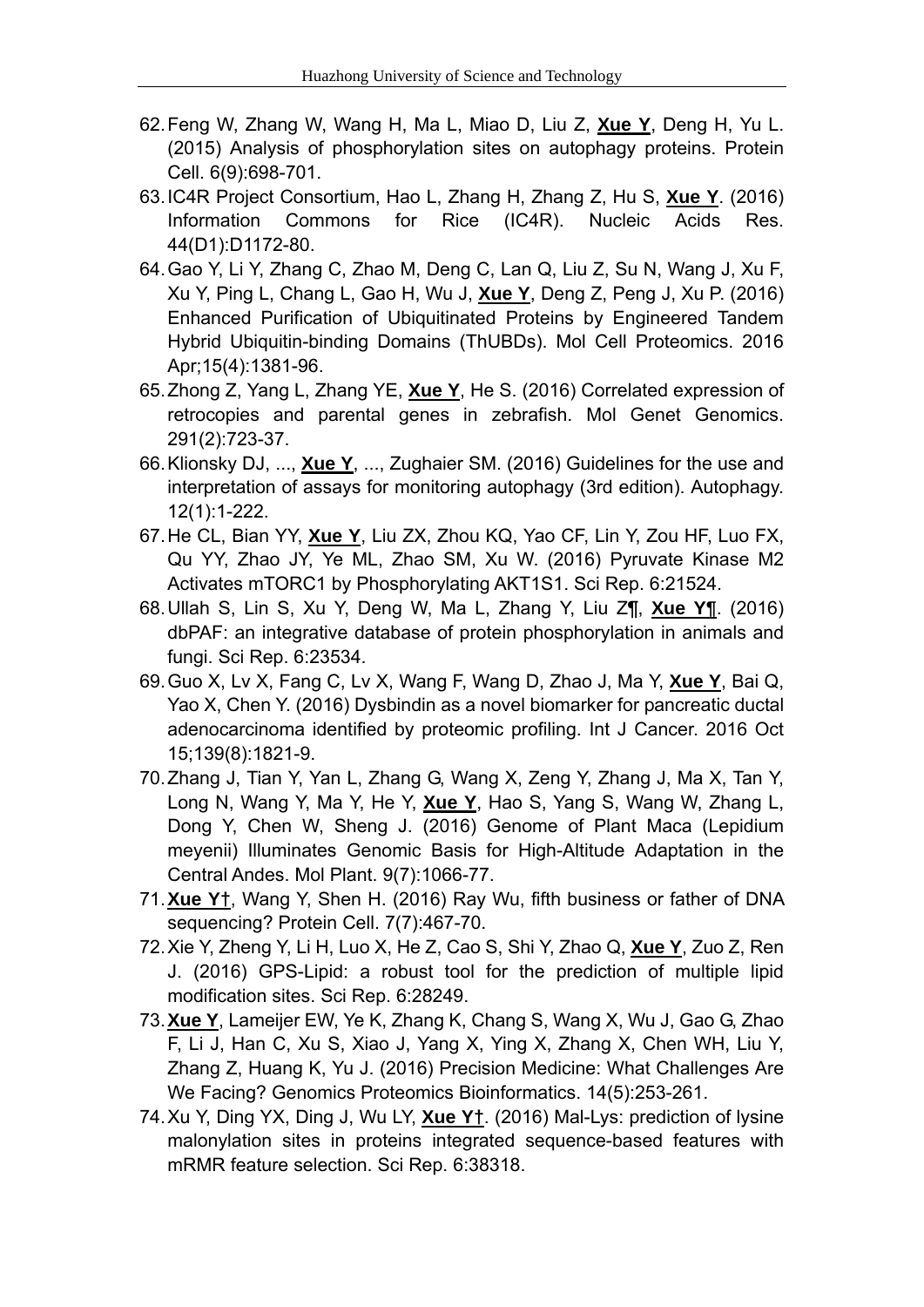- 75. Deng W, Wang C, Zhang Y, Xu Y, Zhang S, Liu Z¶, **Xue Y¶**. (2016) GPS-PAIL: prediction of lysine acetyltransferase-specific modification sites from protein sequences. Sci Rep. 6:39787.
- 76. Xu Y, Zhang S, Lin S, Guo Y, Deng W, Zhang Y, **Xue Y†**. (2017) WERAM: a database of writers, erasers and readers of histone acetylation and methylation in eukaryotes. Nucleic Acids Res. 45(D1):D264-D270.
- 77. Li S, Shui K, Zhang Y, Lv Y, Deng W, Ullah S, Zhang L¶, **Xue Y¶**. (2017) CGDB: a database of circadian genes in eukaryotes. Nucleic Acids Res. 45(D1):D397-D403.
- 78. Deng W, Wang Y, Ma L, Zhang Y, Ullah S, **Xue Y†**. (2017) Computational prediction of methylation types of covalently modified lysine and arginine residues in proteins. Brief Bioinform. 18(4):647-658.
- 79. Bezabih G, Cheng H, Han B, Feng M, **Xue Y**, Hu H, Li J. (2017) Phosphoproteome Analysis Reveals Phosphorylation Underpinnings in the Brains of Nurse and Forager Honeybees (Apis mellifera). Sci Rep. 7(1):1973.
- 80. **Xue Y¶**, Wang XJ¶. (2017) Bioinformaticians wrestling with the big biomedical data. J Genet Genomics. 44(5):223-225.
- 81. Xu H, Zhou J, Lin S, Deng W, Zhang Y, **Xue Y†**. (2017) PLMD: an updated data resource of protein lysine modifications. J Genet Genomics. 44(5):243-250.
- 82. Chen LL, Wang YB, Song JX, Deng WK, Lu JH, Ma LL, Yang CB, Li M¶, **Xue Y¶**. (2017) Phosphoproteome-based kinase activity profiling reveals the critical role of MAP2K2 and PLK1 in neuronal autophagy. Autophagy. 2017;13(11):1969-1980.
- 83. BIG Data Center Members. (2018) Database Resources of the BIG Data Center in 2018. Nucleic Acids Res.46(D1):D14-20.
- 84. Zhou J, Xu Y, Lin S, Guo Y, Deng W, Zhang Y, Guo A, **Xue Y†**. (2018) iUUCD 2.0: an integrated database of regulators for ubiquitin and ubiquitin-like conjugation. Nucleic Acids Res. 46(D1):D477-453.
- 85. Deng W, Ma L, Zhang Y, Zhou J, Wang Y, Liu Z, **Xue Y†**. (2018) THANATOS: an integrative data resource of proteins and post-translational modifications in the regulation of autophagy. Autophagy. 2018, 14(2): 296-310.
- (\*Co-first author, ¶Co-corresponding author, †Corresponding author)

## **[9] Publications – book chapters (2004-)**

1. **Xue Y**, Liu Z, Cao J, Jian Ren. (2011) Computational Prediction of Post-Translational Modification Sites in Proteins. *Systems and Computational Biology - Molecular and Cellular Experimental Systems*, InTech - Open Access Publisher, ISBN: 978-953-307-280-7. (Book Chapter 6, has been accessed 2,000 times on Jan. 19, 2013, the  $2<sup>nd</sup>$  of "most downloaded chapters"). 2. Gao T, Liu Z, Wang Y, **Xue Y†**. (2013) Ubiquitin and Ubiquitin-Like